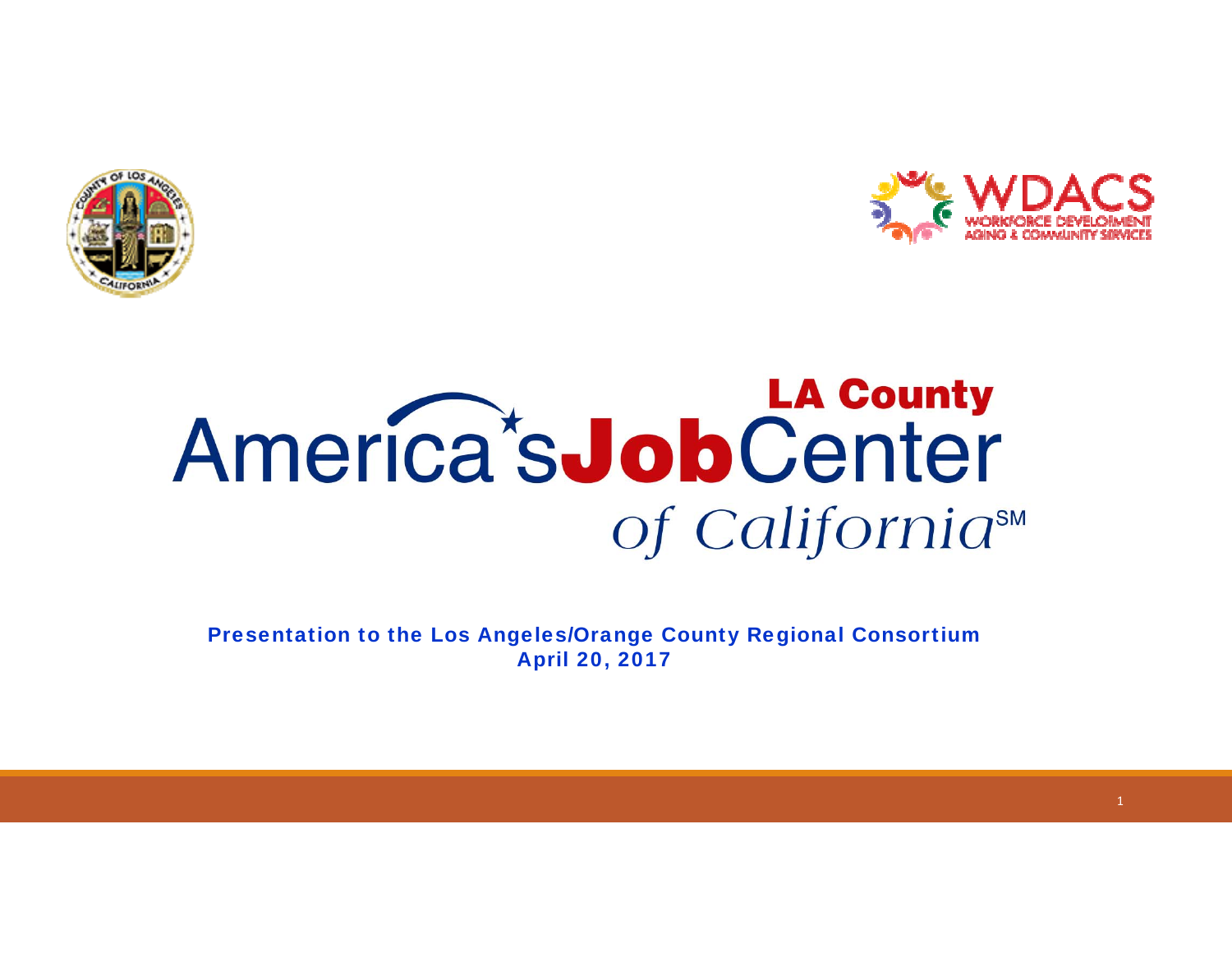# Our Goal

Modernize our workforce system to operate as <sup>a</sup> comprehensive, integrated and streamlined job‐ driven public workforce system that expands opportunities for jobseekers, workers and businesses.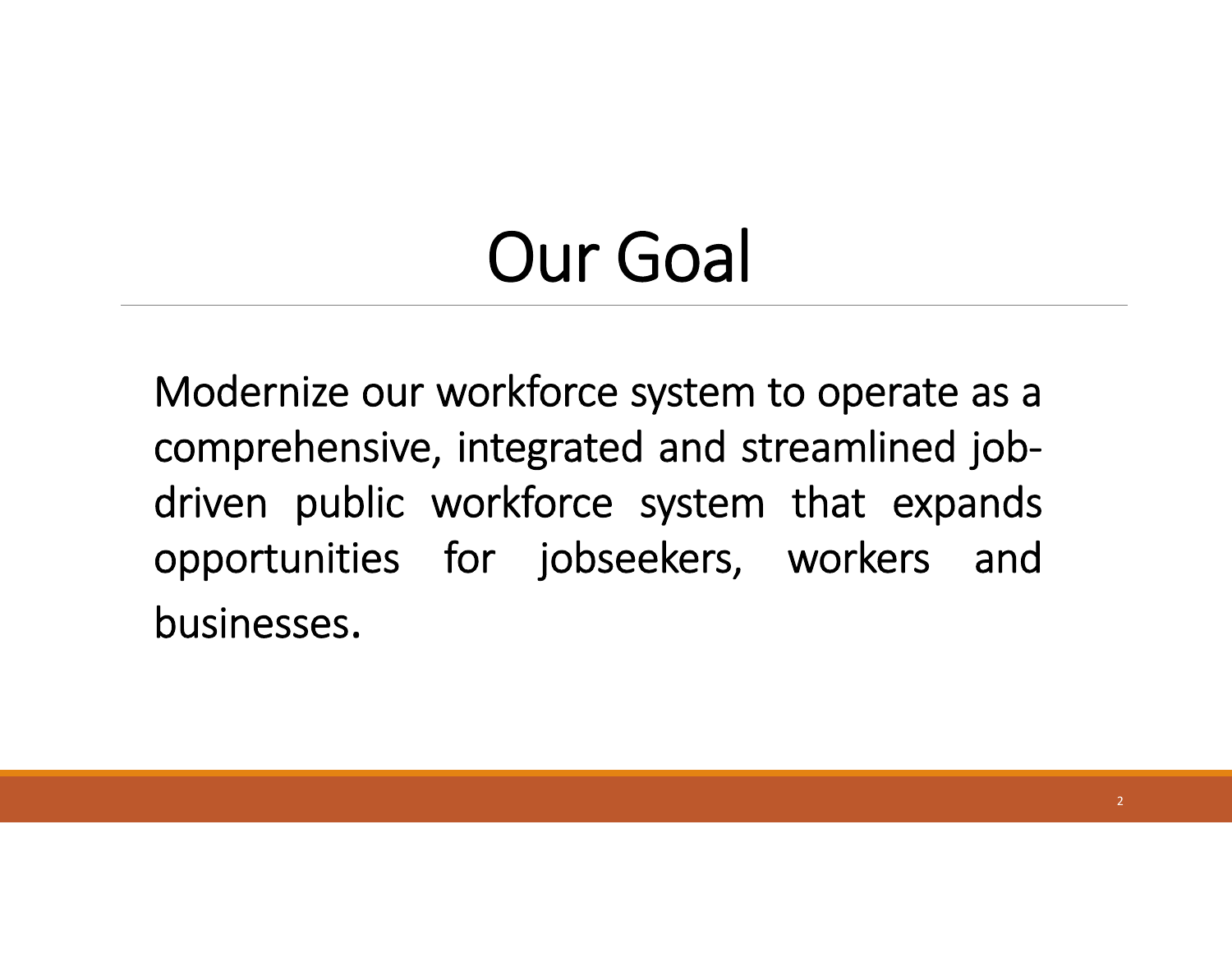# big changes in the County….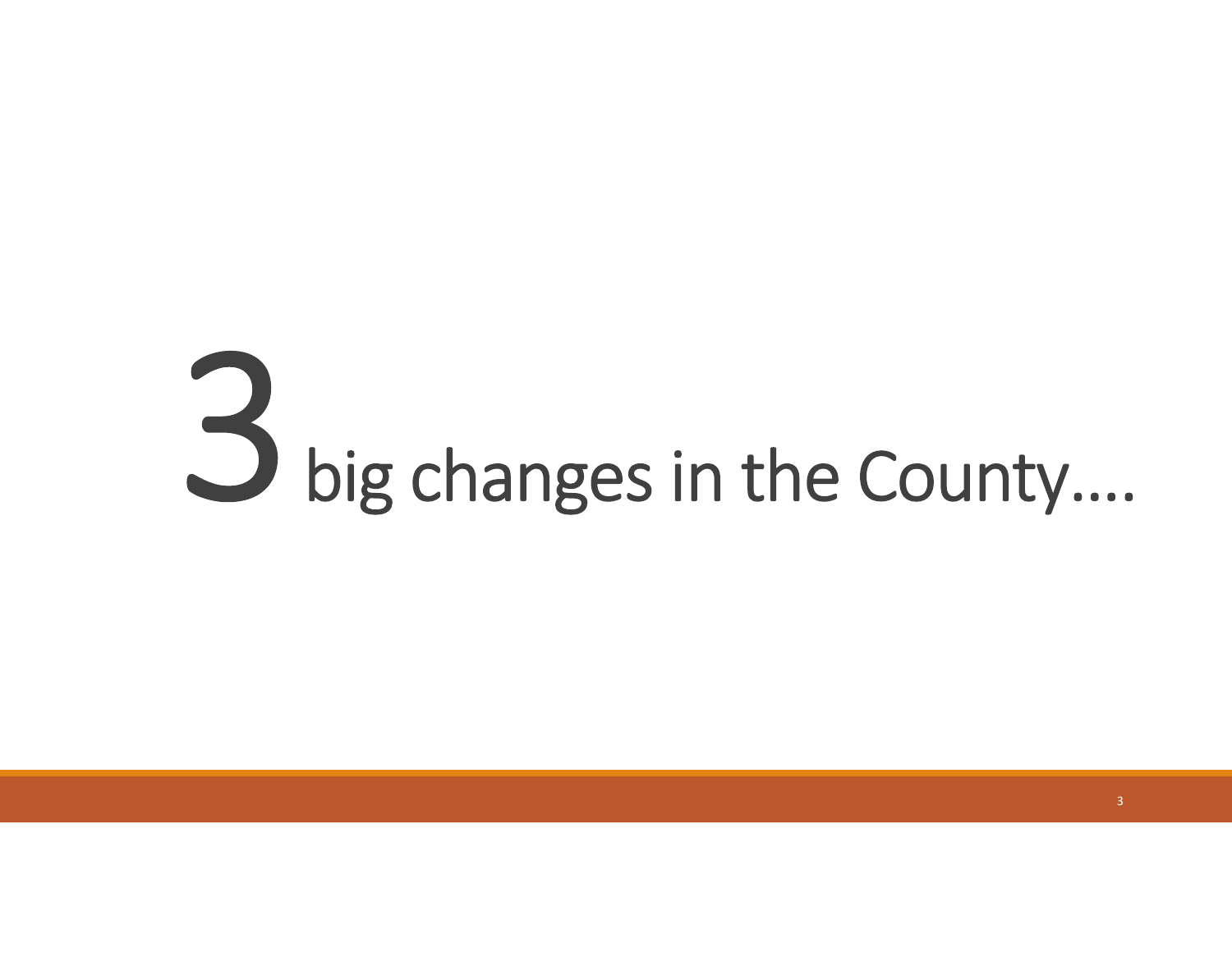**1**

**Emphasis on Workforce & Priority Populations**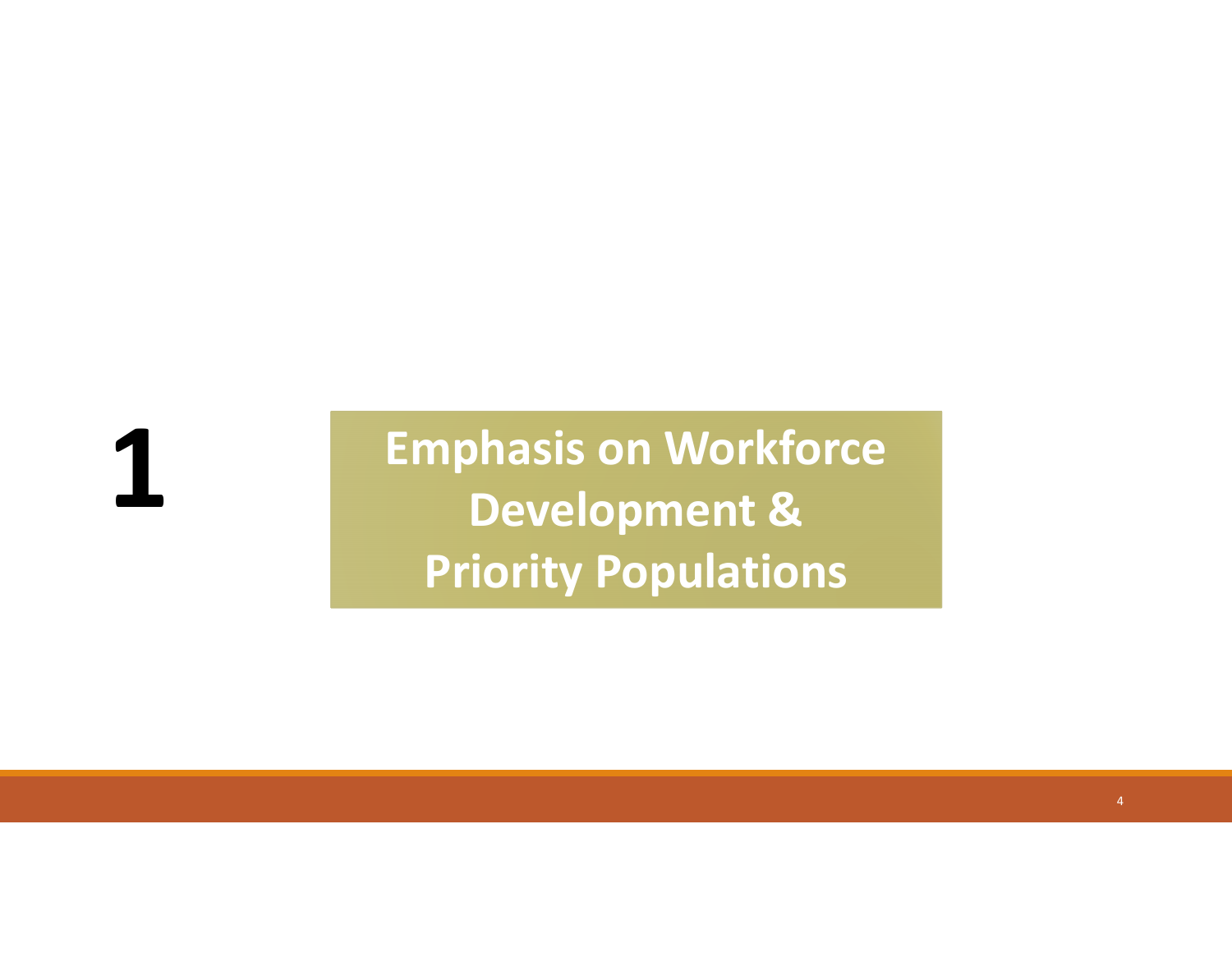| <b>Community Colleges</b>     | No. of CalWORKs Students Enrolled as of |
|-------------------------------|-----------------------------------------|
|                               | <b>February 2017</b>                    |
| <b>Antelope Valley</b>        | 1,021                                   |
| <b>Cerritos</b>               | 422                                     |
| <b>Compton</b>                | 297                                     |
| <b>El Camino</b>              | 264                                     |
| <b>Glendale</b>               | 1,464                                   |
| <b>Long Beach City</b>        | 329                                     |
| <b>East LA</b>                | 2,360                                   |
| <b>LA City</b>                | 1,112                                   |
| <b>LA Harbor</b>              | 209                                     |
| <b>LA Mission</b>             | 376                                     |
| <b>Pierce</b>                 | 287                                     |
| <b>Southwest</b>              | 537                                     |
| <b>LA Valley</b>              | 833                                     |
| <b>LA Trade Tech</b>          | 1,277                                   |
| <b>West LA</b>                | 341                                     |
| Mt. SAC                       | 270                                     |
| <b>Pasadena</b>               | 284                                     |
| <b>Rio Hondo</b>              | 780                                     |
| <b>College of the Canyons</b> | 233                                     |
| <b>Total</b>                  | 12,696                                  |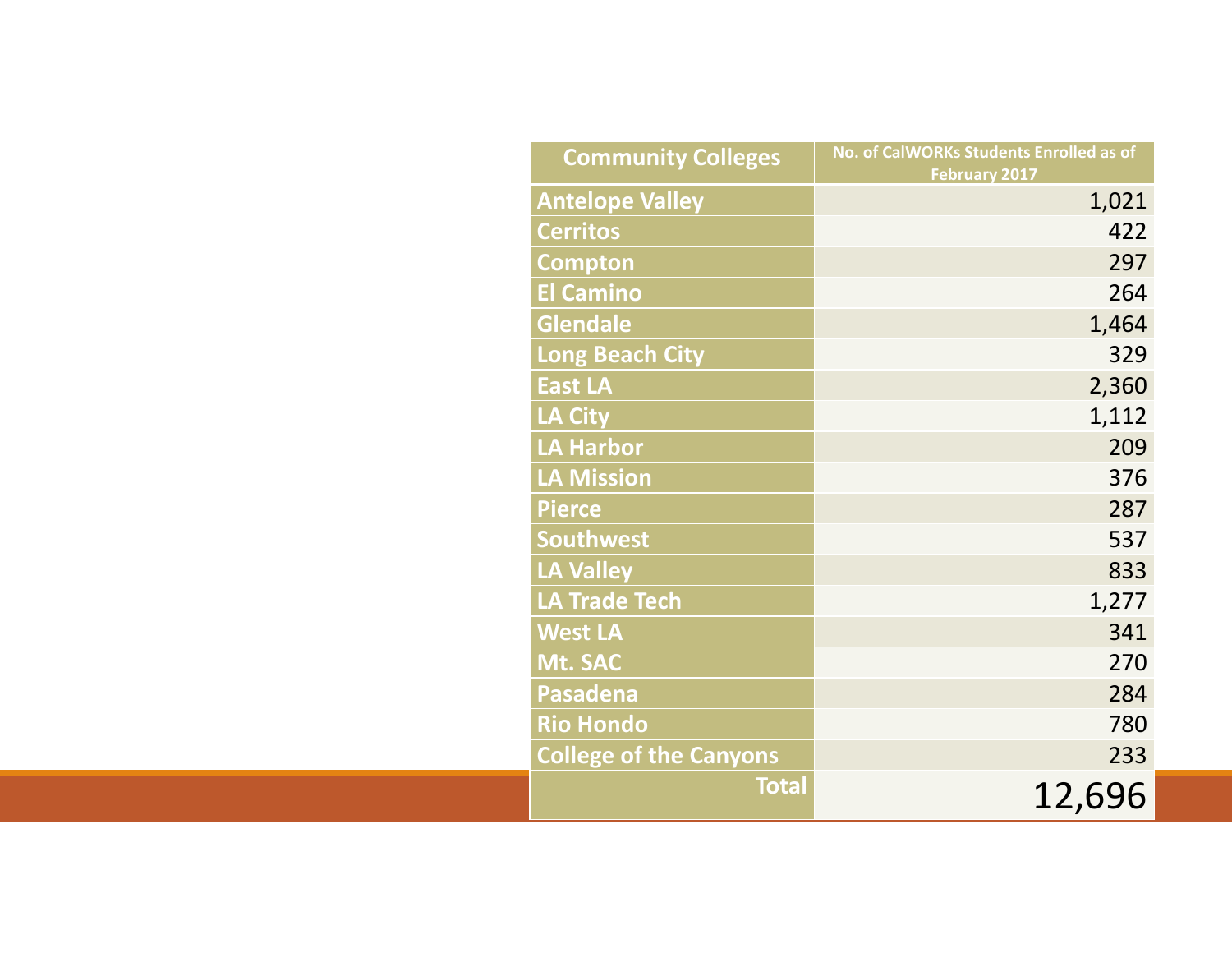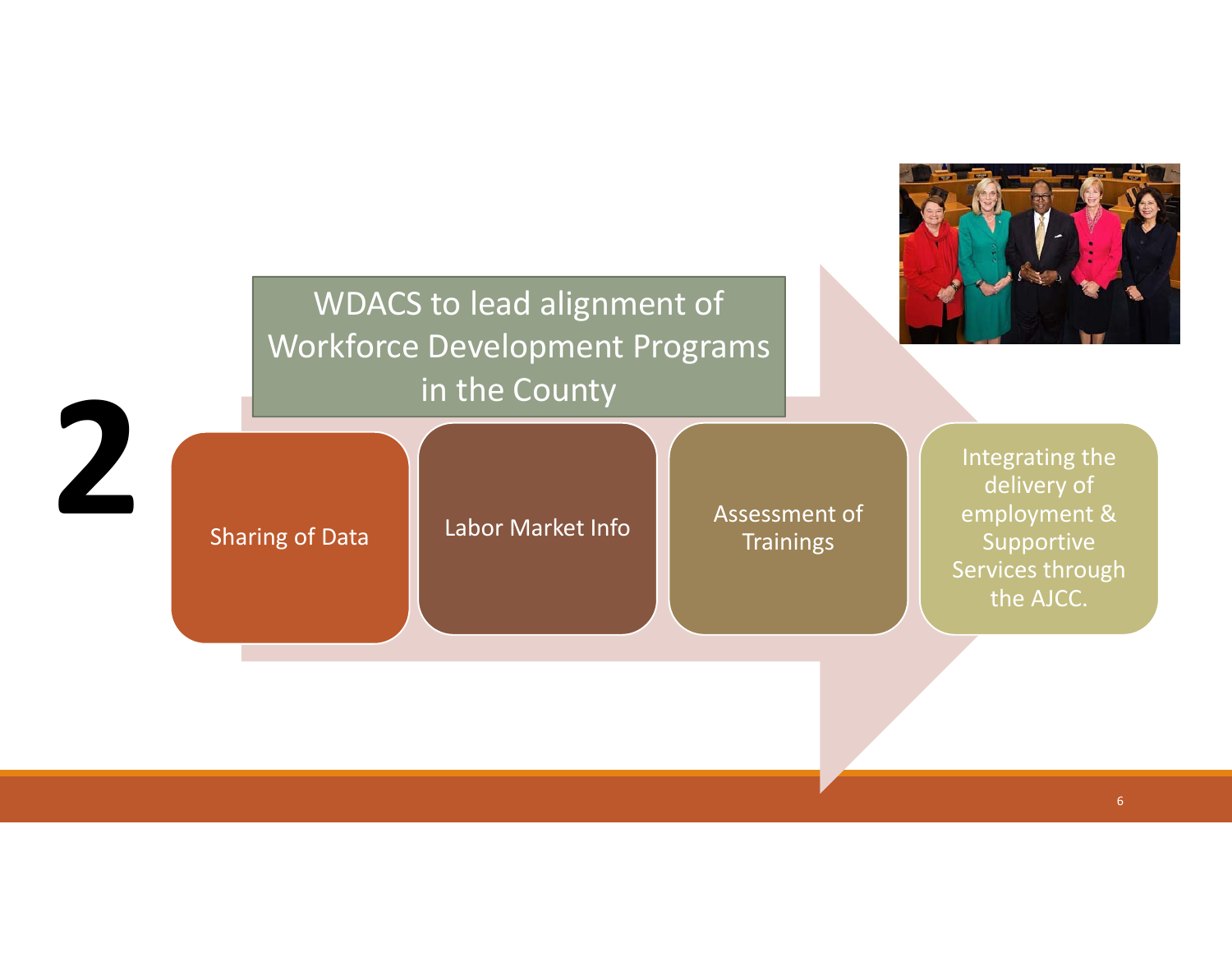# **3 Redesigning** America<sup>t</sup>sJobCenter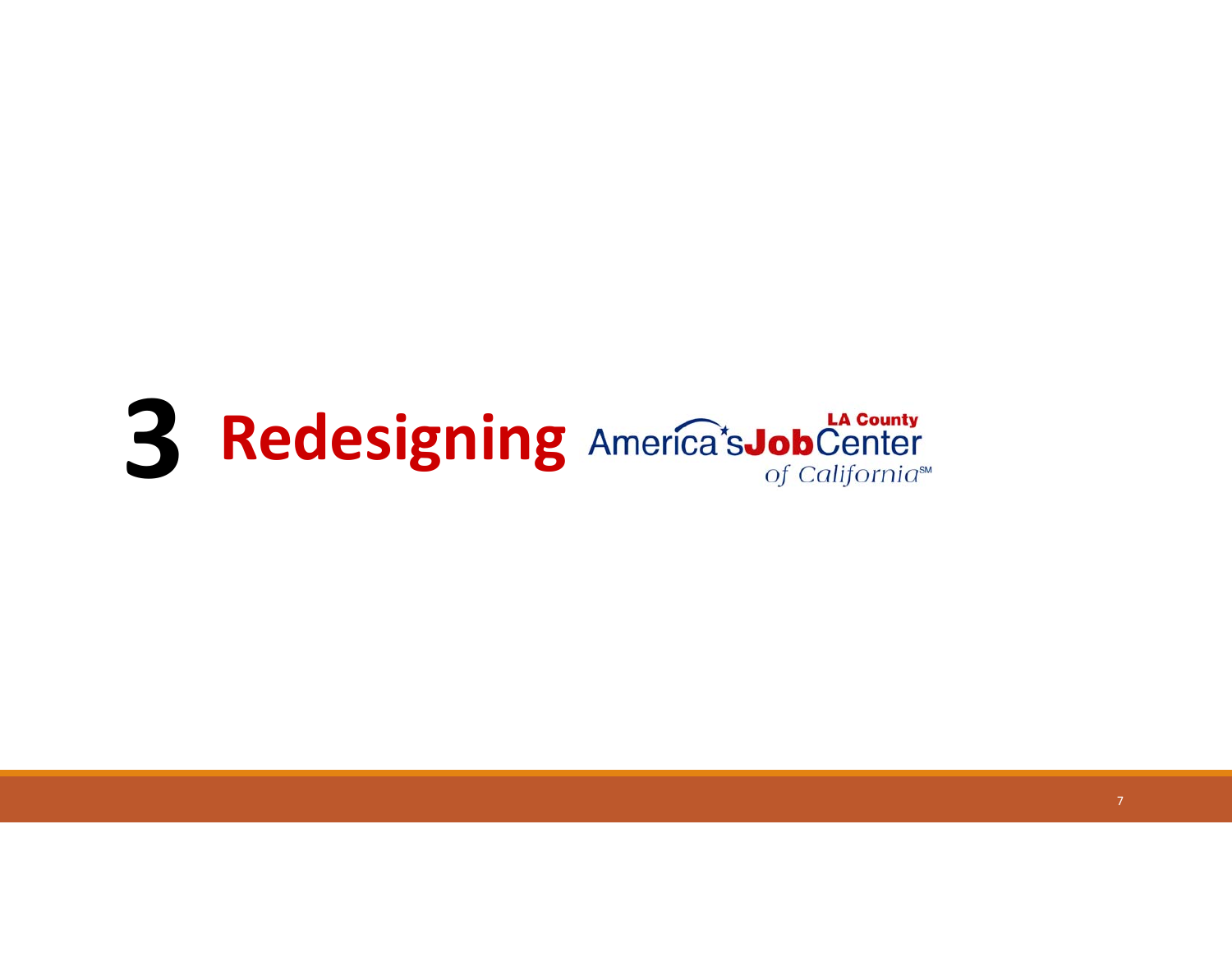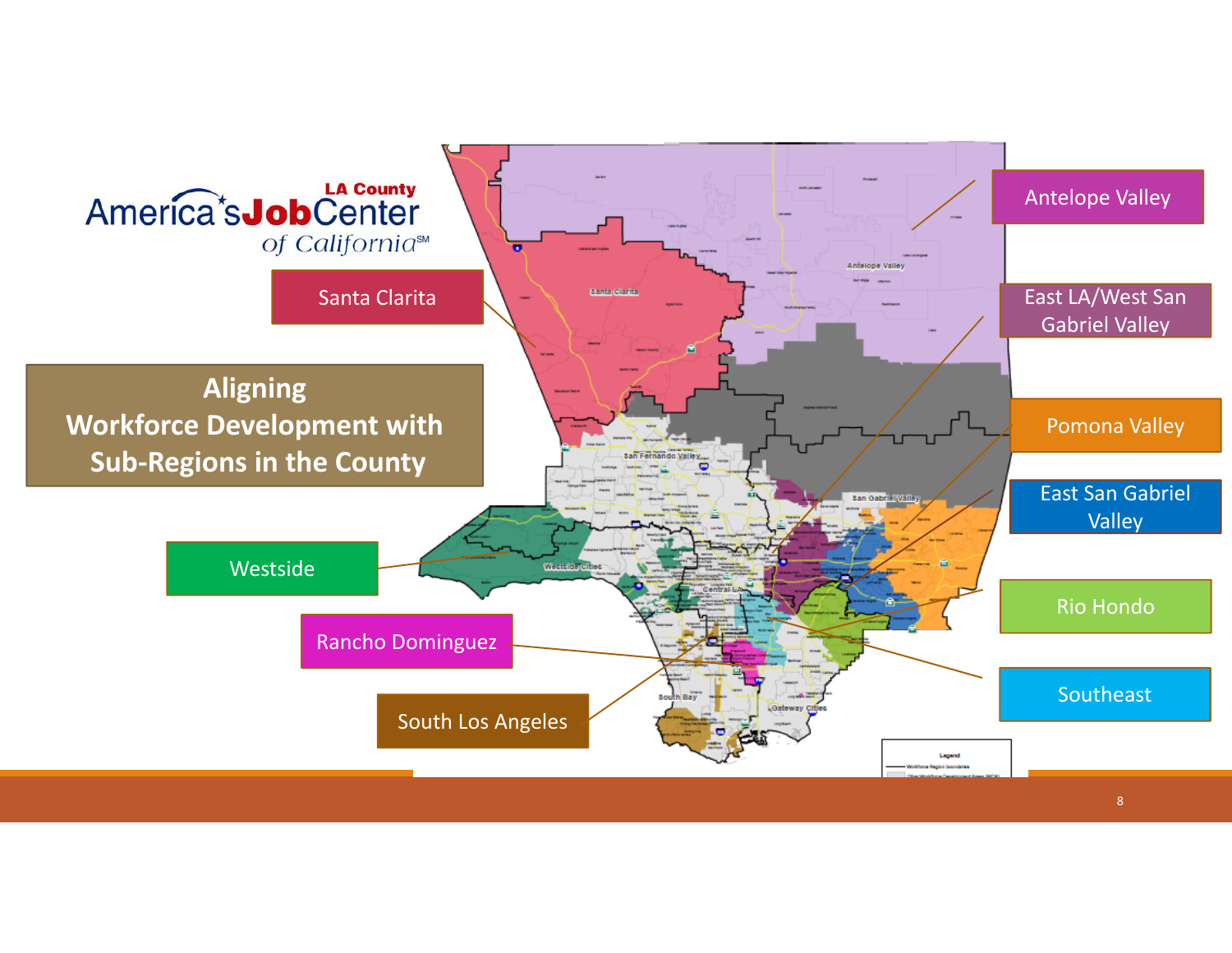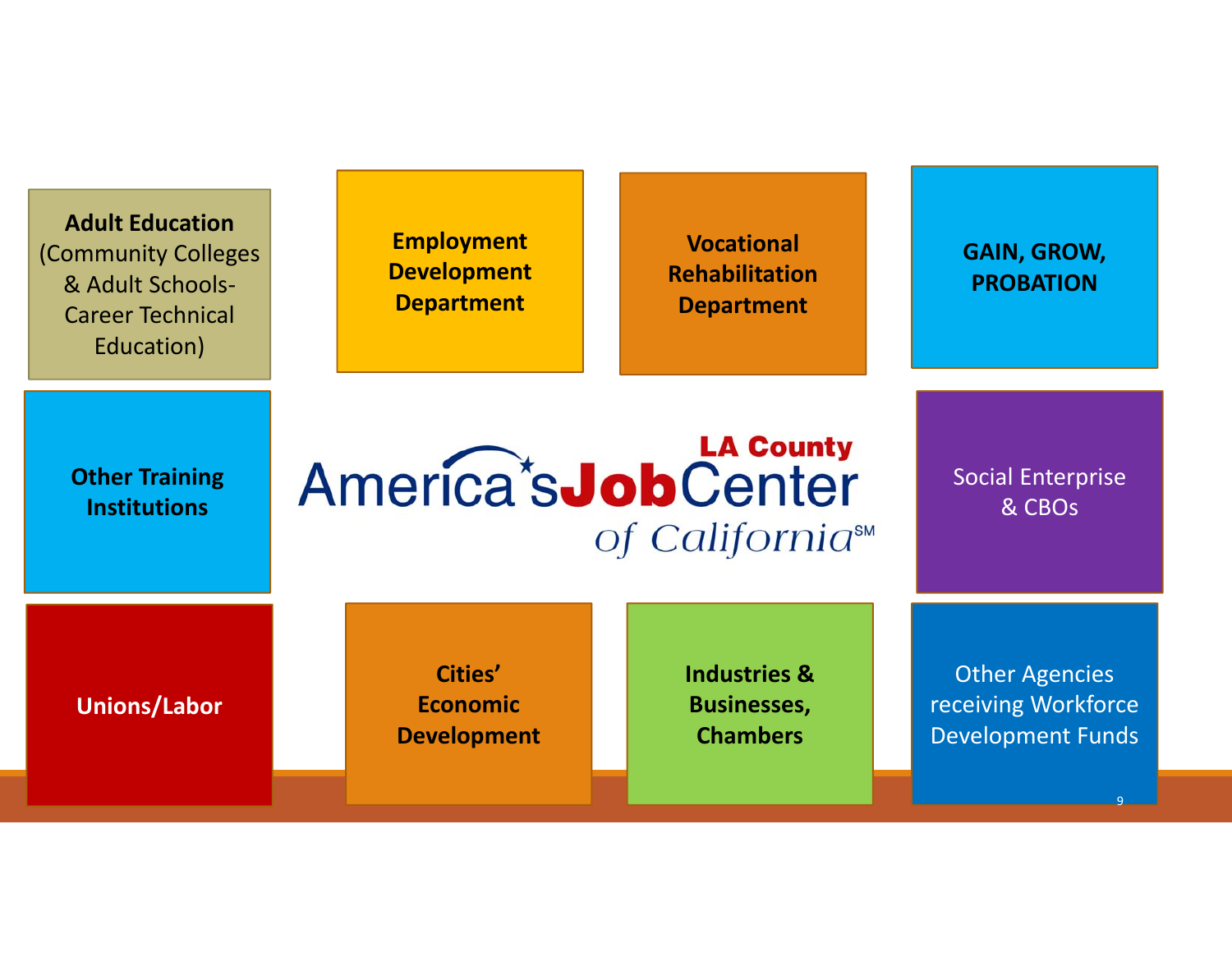### America's **Job** Center of California<sup>™</sup>

#### 8 Comprehensive AJCCs

#### Antelope Valley

Southeast Los Angeles

Rancho Dominguez

Rio Hondo

Pomona Valley

East San Gabriel Valley

East LA/West San Gabriel Valley

# 8 Affiliates strategically located in or in close proximity located<br>Schools or Community to Adult or in close proximity located is<br>Schools or Community to Adult

#### **4 AJCC**

South Los Angeles

Westside

Santa Clarita

Veterans Services

#### **Pacoima**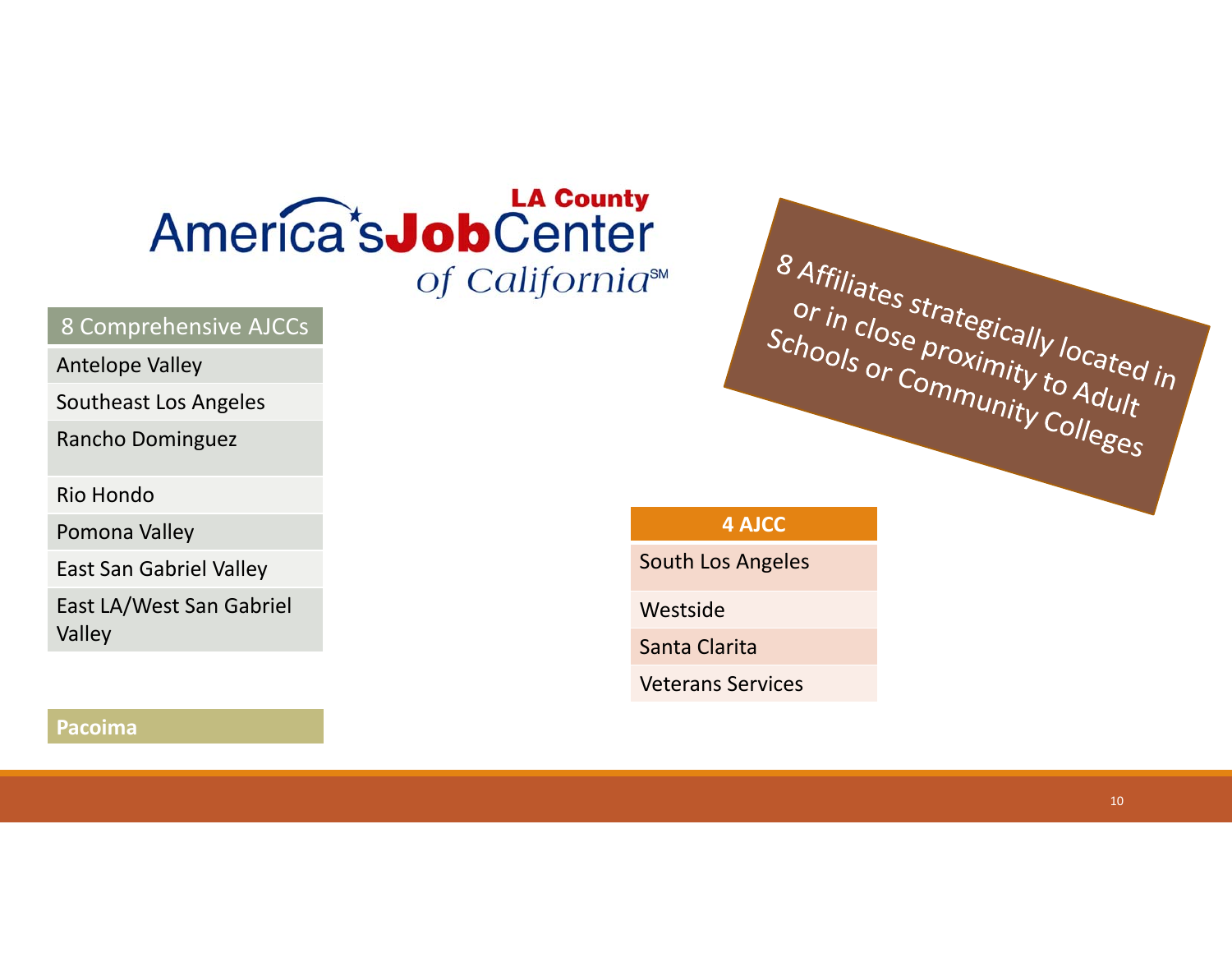### America's **Job** Center of California<sup>sM</sup>

| <b>8 Comprehensive AJCCs</b>       | <b>Recommended Operator</b>                            |
|------------------------------------|--------------------------------------------------------|
| <b>Antelope Valley</b>             | <b>Jewish Vocational Services</b>                      |
| Southeast Los Angeles              | <b>Hub Cities Consortium</b>                           |
| Rancho Dominguez                   | <b>Community Career</b><br>Development                 |
| Rio Hondo                          | <b>SASSFA</b>                                          |
| Pomona Valley                      | <b>Managed Care Solutions</b>                          |
| <b>East San Gabriel Valley</b>     | <b>Goodwill Industries</b>                             |
| East LA/West San Gabriel<br>Valley | Archdiocesan Youth<br><b>Employment Services (AYE)</b> |

**North East San**

**Fernando Youth Policy Institute**



| <b>4 AJCC</b>            | <b>Recommended Operator</b>                               |
|--------------------------|-----------------------------------------------------------|
| South Los Angeles        | Archdiocesan Youth<br><b>Employment Services</b><br>(AYE) |
| Westside                 | <b>Jewish Vocational</b><br><b>Services</b>               |
| Santa Clarita            |                                                           |
| <b>Veterans Services</b> | <b>Jewish Vocational</b><br><b>Services</b>               |